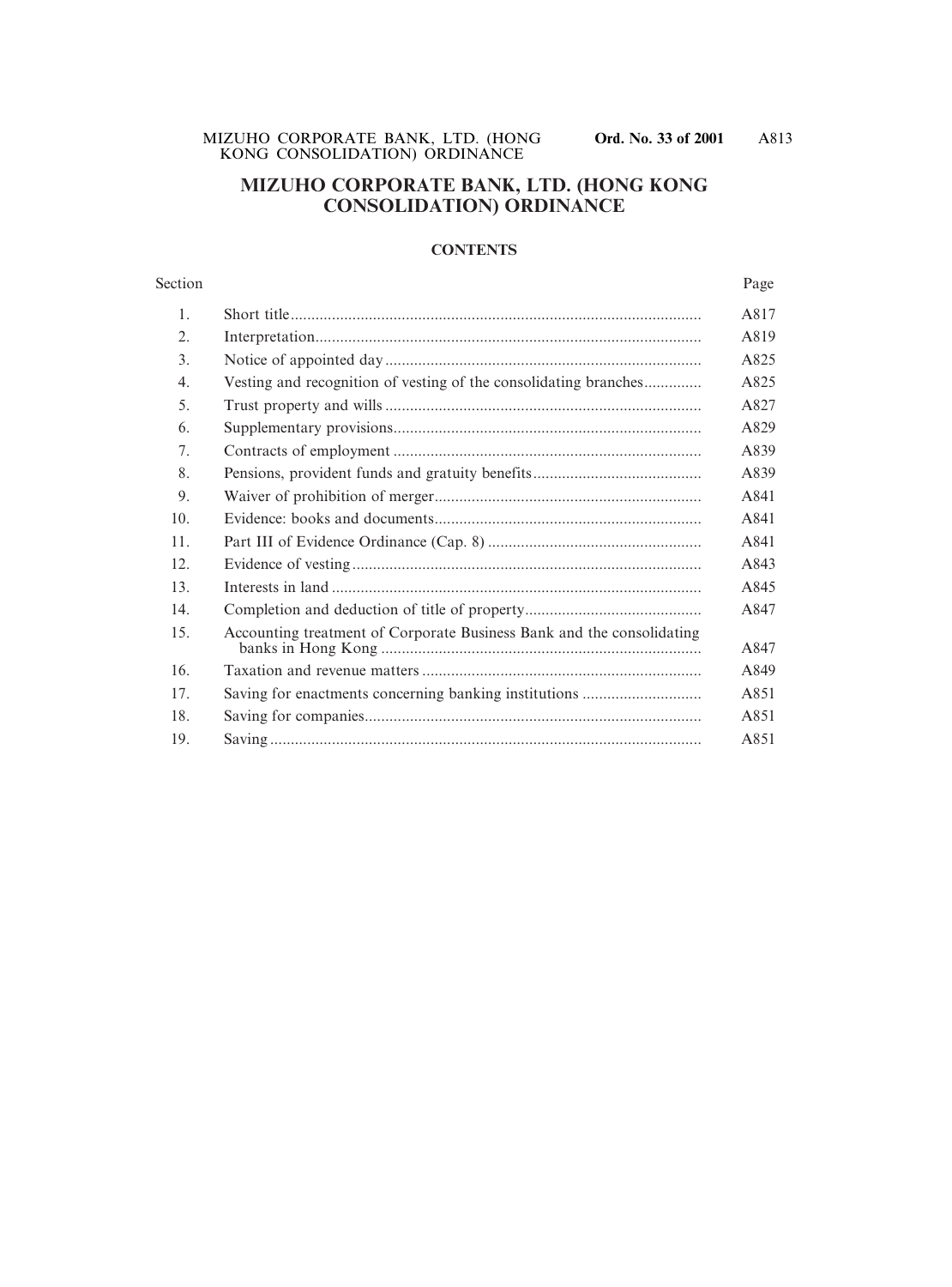# **HONG KONG SPECIAL ADMINISTRATIVE REGION**

ORDINANCE NO. 33 OF 2001



TUNG Chee-hwa Chief Executive 27 December 2001

An Ordinance to provide for the vesting and facilitating the vesting in The Fuji Bank, Limited of certain undertakings of The Dai-Ichi Kangyo Bank, Limited and The Industrial Bank of Japan, Limited; and for other related purposes.

[28 December 2001]

# **Preamble**

WHEREAS—

- (*a*) The Dai-Ichi Kangyo Bank, Limited (hereinafter called "DKB") is a corporation organized under the laws of Japan having its registered place of business at Tokyo and is a bank licensed under the Banking Ordinance (Cap. 155) carrying on the business of banking in Hong Kong and elsewhere;
- (*b*) The Fuji Bank, Limited (hereinafter called "Corporate Business Bank") is a corporation organized under the laws of Japan having its registered place of business at Tokyo and is a bank licensed under the Banking Ordinance (Cap. 155) carrying on the business of banking in Hong Kong and elsewhere;
- (*c*) The Industrial Bank of Japan, Limited (hereinafter called "IBJ") is a corporation organized under the laws of Japan having its registered place of business at Tokyo and is a bank licensed under the Banking Ordinance (Cap. 155) carrying on the business of banking in Hong Kong and elsewhere;
- (*d*) each of DKB, Corporate Business Bank and IBJ has a branch in Hong Kong;
- (*e*) Mizuho Holdings, Inc. (hereinafter called "Mizuho Holdings") is a bank and long-term credit bank holding corporation organized under the laws of Japan;
- (*f*) Corporate Business Bank and the consolidating banks are all wholly owned subsidiaries of Mizuho Holdings and are all members of the Mizuho Financial Group;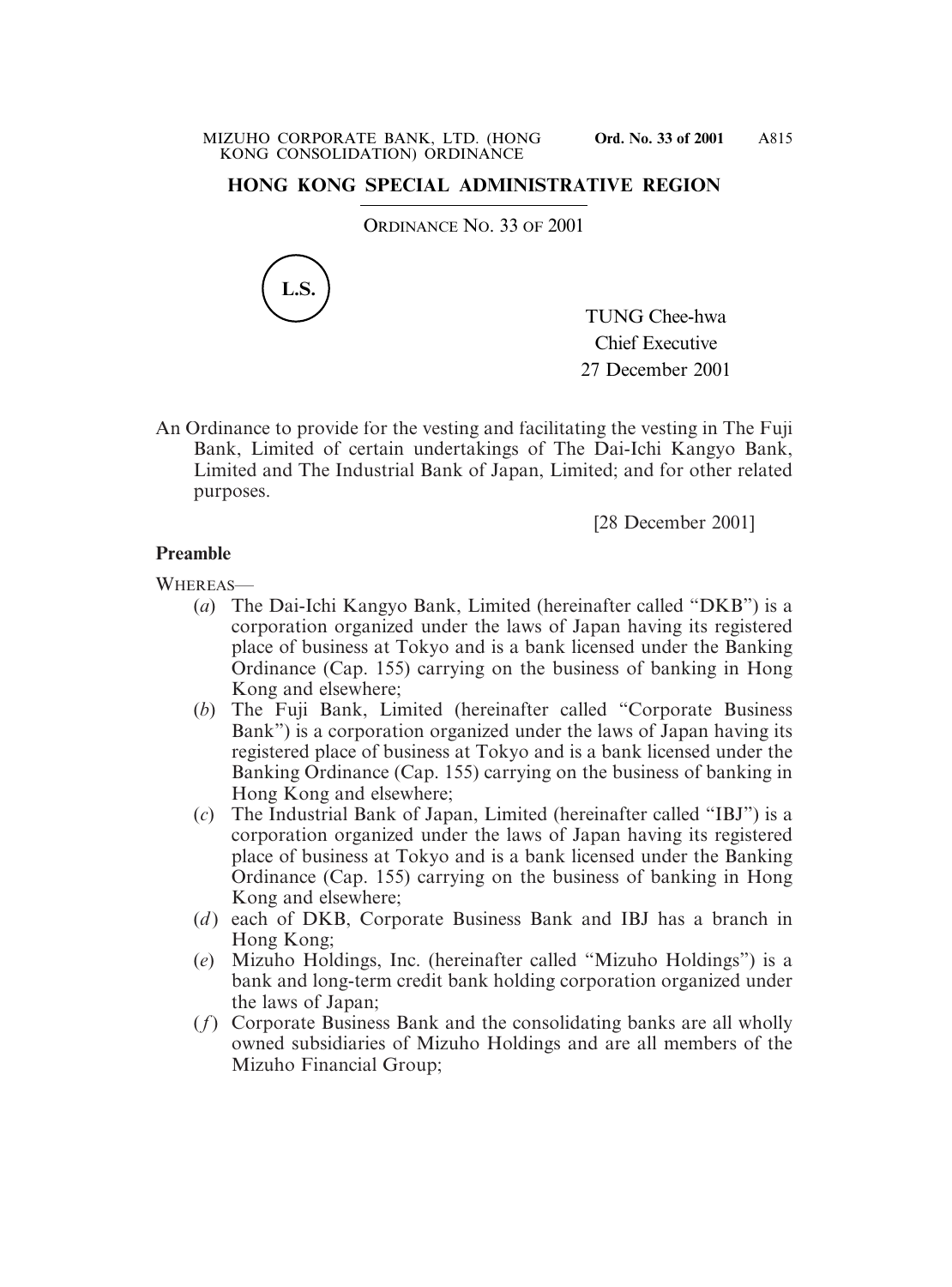- (*g*) a consolidation agreement dated 22 December 1999 and entered into by DKB, Corporate Business Bank and IBJ has provided for the businesses carried on by DKB, Corporate Business Bank and IBJ to be reorganized and consolidated according to customer segments and business functions into two banks, to be named Mizuho Corporate Bank, Ltd. and Mizuho Bank, Ltd. respectively, and such reorganization and consolidation pursuant to the consolidation agreement will be effected by corporate split and merger procedures under the laws of Japan which provide for the block transfers of assets and liabilities by operation of the laws of Japan;
- (*h*) for the better conduct of the businesses of the Mizuho Financial Group, it is expedient that the respective undertakings of the Hong Kong branches of the consolidating banks be succeeded to by, and consolidated in, Corporate Business Bank and that such consolidation should be effected by means of a transfer and vesting of the undertakings of DKB Hong Kong Branch and IBJ Hong Kong Branch to and in Corporate Business Bank;
- (*i*) on the appointed day, IBJ will be merged into Corporate Business Bank and will be dissolved under the provisions of the Law Concerning Merger and Conversion of Financial Institutions of Japan and the Commercial Code of Japan, and the name of Corporate Business Bank will be changed to Mizuho Corporate Bank, Ltd.;
- ( *j*) on the appointed day, the name of DKB will be changed to Mizuho Bank, Ltd., and DKB will cease to carry on the business of banking in Hong Kong;
- (*k*) in view of the extent of the contractual and other legal relationships affecting the conduct of the undertakings of Corporate Business Bank Hong Kong Branch and the Hong Kong branches of the consolidating banks, it is expedient to make provision to facilitate such consolidation without interference with the conduct and continuity of the respective businesses of Corporate Business Bank Hong Kong Branch and the Hong Kong branches of the consolidating banks.

Enacted by the Legislative Council.

# **1. Short title**

This Ordinance may be cited as the Mizuho Corporate Bank, Ltd. (Hong Kong Consolidation) Ordinance.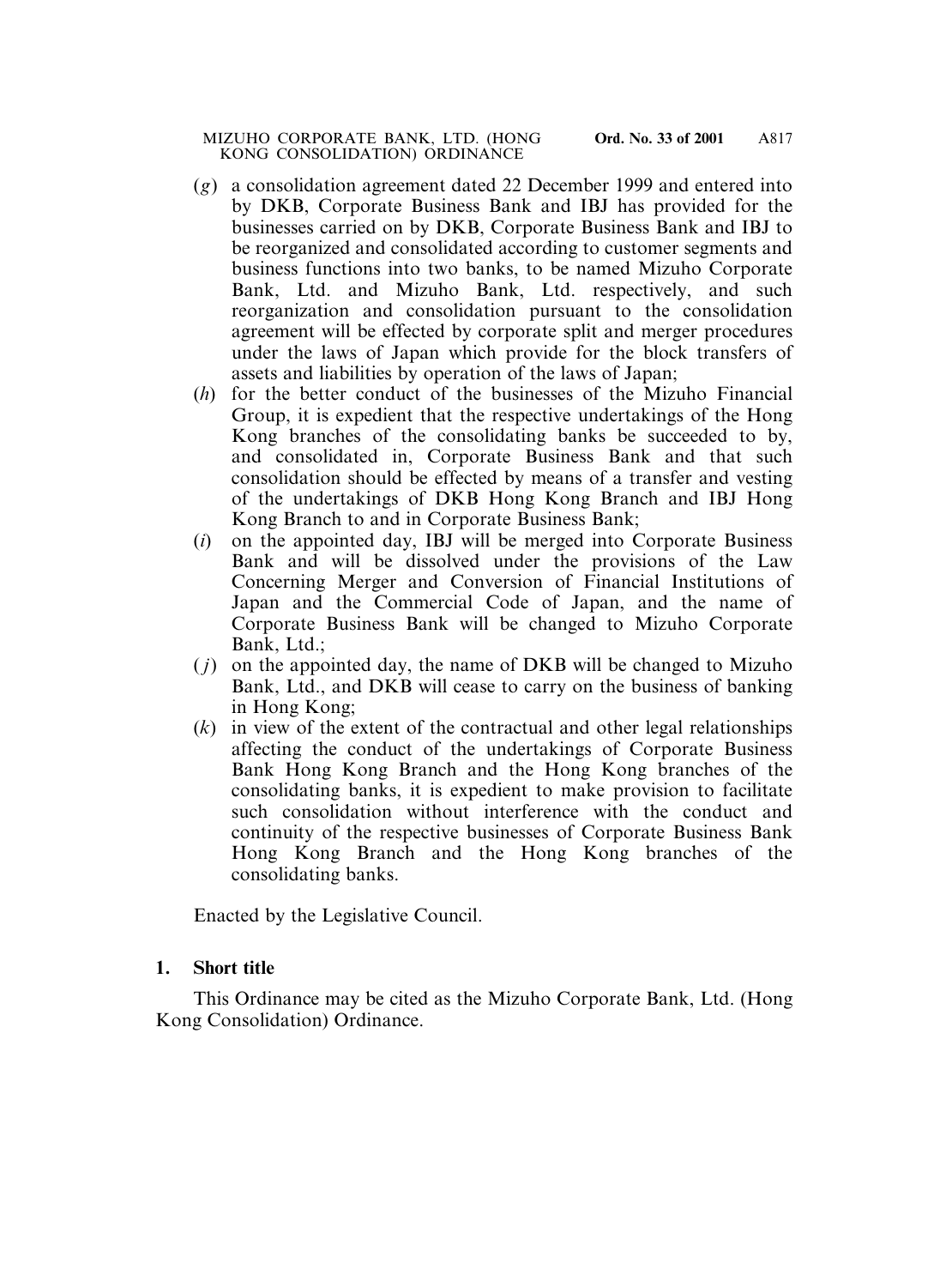### **2. Interpretation**

(1) In this Ordinance, unless the subject or context otherwise requires—

- "appointed day" (指定日期) means such day as may be appointed and notified pursuant to section 3, being the day on which, inter alia, the merger of IBJ into Corporate Business Bank and the change in the name of Corporate Business Bank to Mizuho Corporate Bank, Ltd. are to be effected under the laws of Japan pursuant to the consolidation agreement;
- "books and records" (簿冊及紀錄) means any document, record (including an electronic record), report, letter or register of whatsoever nature kept by or on behalf of a person including without limitation balance sheets and any ledger, day book, cash book, account book or bank book;
- "consolidating bank in Hong Kong" (香港合併銀行) means a consolidating bank but only in so far as the matter in question relates to its consolidating branch, and a reference to "the consolidating banks in Hong Kong" is a reference to both of the consolidating banks in Hong Kong;
- "the consolidating banks" (各合併銀行) means DKB and IBJ, and a reference to a "consolidating bank" is a reference to one of the consolidating banks;
- "the consolidating branches" (各合併分行) means DKB Hong Kong Branch and IBJ Hong Kong Branch, and a reference to a "consolidating branch" is a reference to one of the consolidating branches;
- "consolidation agreement" (合併協議) means the consolidation agreement dated 22 December 1999, governed by the laws of Japan and entered into by DKB, Corporate Business Bank and IBJ in relation, inter alia, to the reorganization and consolidation of the businesses carried on by DKB, Corporate Business Bank and IBJ according to customer segments and business functions (as amended or supplemented from time to time, including by implementing documents and agreements from time to time entered into);
- "Corporate Business Bank" (實業商務銀行) means The Fuji Bank, Limited, a corporation organized under the laws of Japan, which name will be changed to Mizuho Corporate Bank, Ltd. on the appointed day;
- "Corporate Business Bank Hong Kong Branch" (實業商務銀行香港分行) means—
	- (*a*) the business carried on by Corporate Business Bank in or from its branch in Hong Kong; and
	- (*b*) all existing property and liabilities of the Hong Kong branch of Corporate Business Bank of whatsoever nature as recorded in or created by any of the books and records of Corporate Business Bank and any other property and liabilities of the Hong Kong branch of Corporate Business Bank related thereto;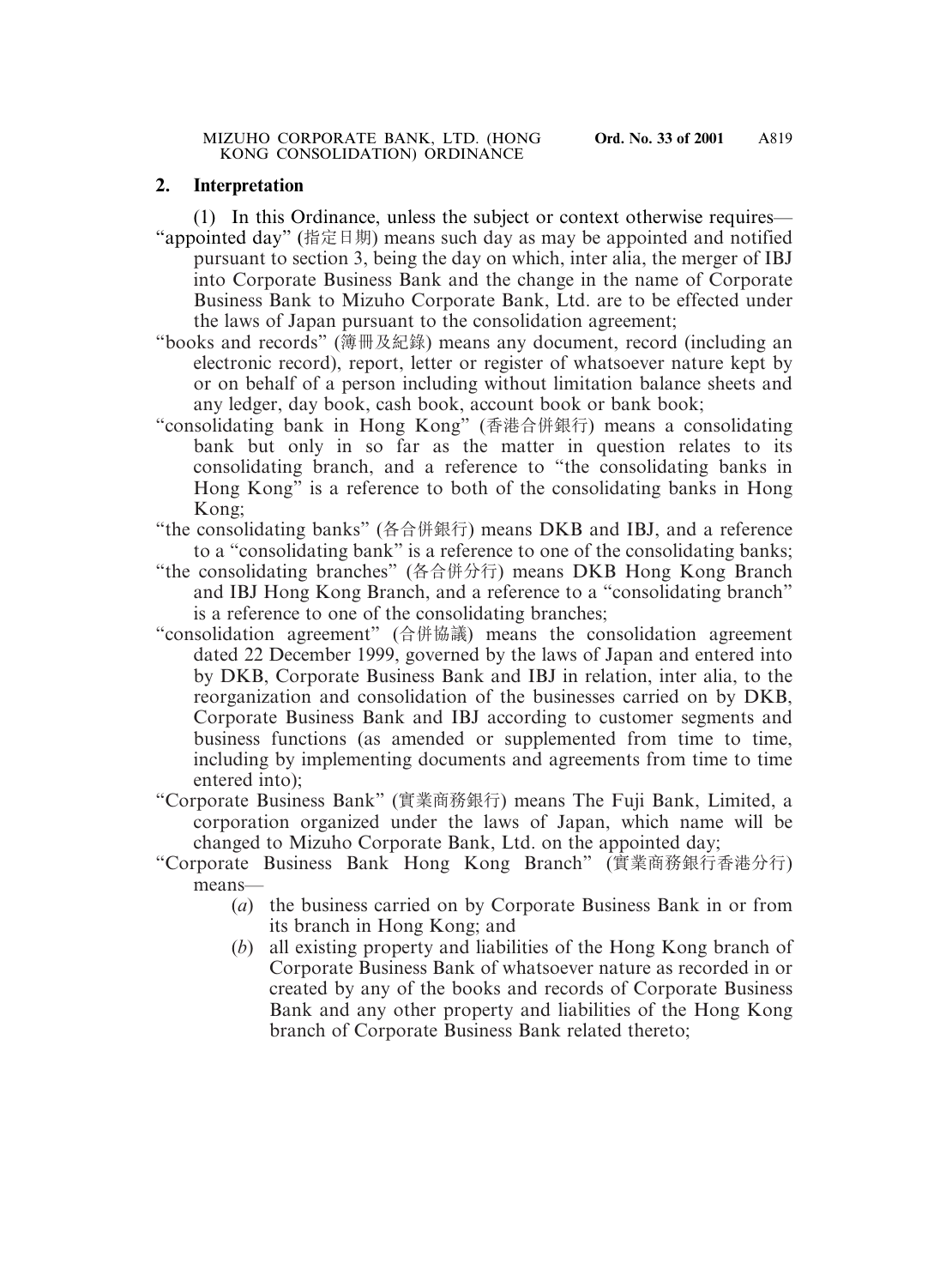- "customer" (客戶) means any person having a banking account, a loan account or other dealing, transaction, agreement or arrangement with Corporate Business Bank Hong Kong Branch or, as the case may be, a consolidating bank in Hong Kong;
- "data protection principles" (保障資料原則) means any of the data protection principles set out in Schedule 1 to the Personal Data (Privacy) Ordinance (Cap. 486);
- "DKB" (第一勸業) means The Dai-Ichi Kangyo Bank, Limited, a corporation organized under the laws of Japan, which name will be changed to Mizuho Bank, Ltd. on the appointed day;
- "DKB Hong Kong Branch" (第一勸業香港分行) means—
	- (*a*) the business carried on by DKB in or from its branch in Hong Kong; and
	- (*b*) all existing property and liabilities of the Hong Kong branch of DKB of whatsoever nature as recorded in or created by any of the books and records of DKB and any other property and liabilities of the Hong Kong branch of DKB related thereto,

but, for avoidance of doubt, excluding the rights and liabilities of DKB under the consolidation agreement (in so far as such rights and liabilities relate to DKB Hong Kong Branch);

- "electronic record" (電子紀錄) has the meaning assigned to it by section  $2(1)$  of the Electronic Transactions Ordinance (Cap. 553);
- "existing" (現有) means existing, outstanding or in force immediately before the appointed day;
- "the Hong Kong branches of the consolidating banks" (各合併銀行的香港分行) means—
	- (*a*) DKB Hong Kong Branch; and
	- (*b*) IBJ Hong Kong Branch;
- "IBJ" (日本興業) means The Industrial Bank of Japan, Limited, a corporation organized under the laws of Japan;
- "IBJ Hong Kong Branch" (日本興業香港分行) means—
	- (*a*) the business carried on by IBJ in or from its branch in Hong Kong; and
	- (*b*) all existing property and liabilities of the Hong Kong branch of IBJ of whatsoever nature as recorded in or created by any of the books and records of IBJ and any other property and liabilities of the Hong Kong branch of IBJ related thereto,

but, for avoidance of doubt, excluding the rights and liabilities of IBJ under the consolidation agreement (in so far as such rights and liabilities relate to IBJ Hong Kong Branch);

"liabilities" (法律責任) includes duties and obligations of every description (whether present or future, actual or contingent);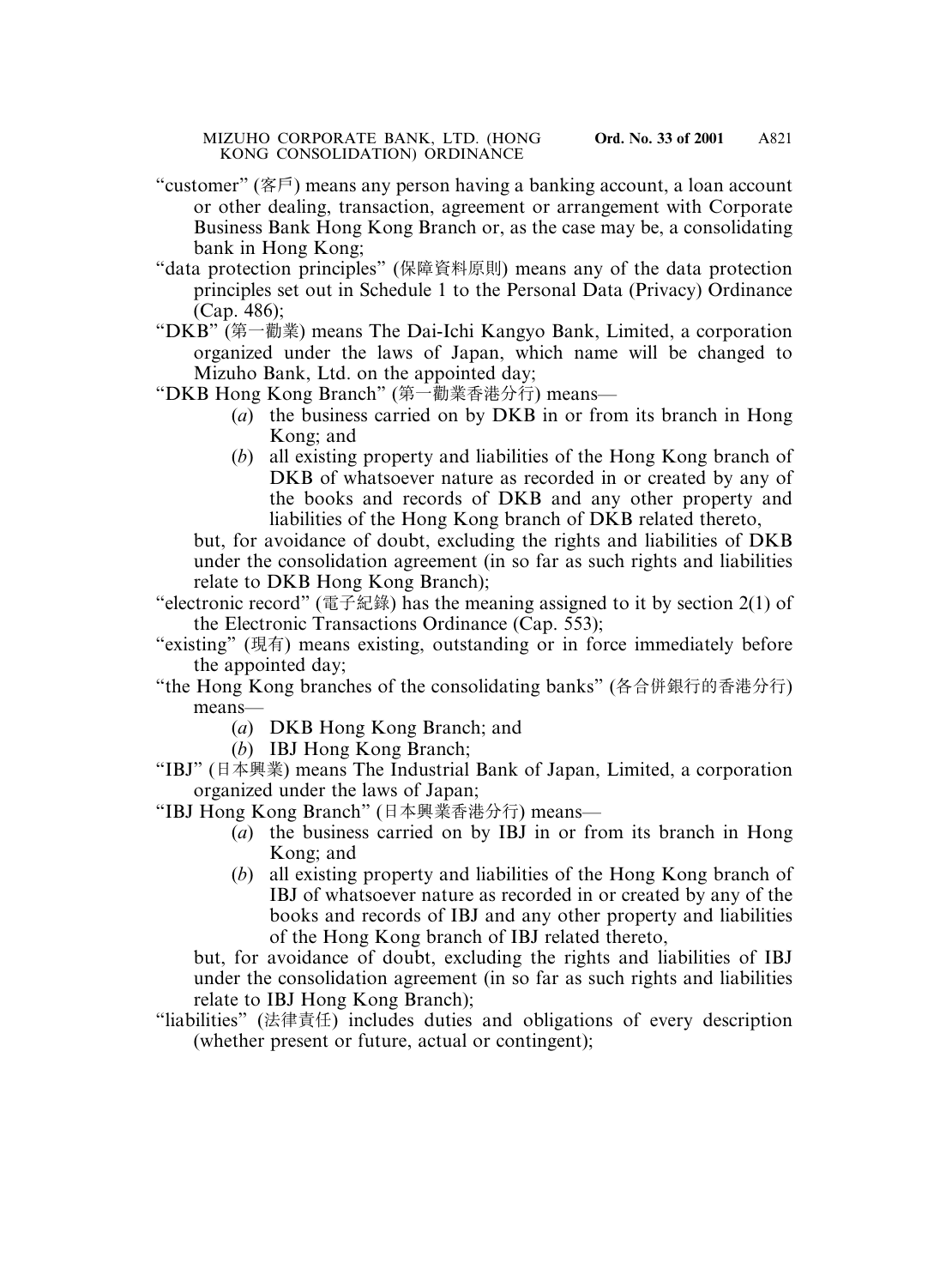- "Mizuho Financial Group" (瑞穗金融集團) means Mizuho Holdings and its subsidiaries;
- "Mizuho Holdings" (瑞穗控股) means Mizuho Holdings, Inc., a corporation organized under the laws of Japan;
- "Privacy Commissioner" (私隱專員) means the Privacy Commissioner for Personal Data established under section 5(1) of the Personal Data (Privacy) Ordinance (Cap. 486);
- "property" (財產) means property and assets of every description wheresoever situate and rights of every description (whether present or future, actual or contingent), and includes property held on trust or in a fiduciary capacity and security interests, benefits and powers of every description;
- "security interest" (抵押權益) includes a mortgage or charge (whether legal or equitable and including any sub-mortgage), debenture, bill of exchange, promissory note, guarantee, lien, pledge (whether actual or constructive), hypothecation, assignment by way of security, indemnity, right of set-off, flawed asset arrangement, agreement or undertaking (whether in writing or not) or other means (in each case made, granted, arising or subsisting under any applicable law) of securing payment or discharge of a debt or liability (whether present or future, actual or contingent), whether or not that interest is evidenced in writing;
- "subsidiary" (附屬公司) has the meaning assigned to it by section 2 of the Companies Ordinance (Cap. 32);

"will" (遺囑) includes a codicil and any other testamentary writing.

(2) Any reference in the definitions of "DKB Hong Kong Branch", "Corporate Business Bank Hong Kong Branch", "IBJ Hong Kong Branch" and "the Hong Kong branches of the consolidating banks" to a branch or, as the case may be, branches is a reference to all places at which DKB or Corporate Business Bank or IBJ or the relevant consolidating bank or, as the case may be, the relevant consolidating banks carry on business in Hong Kong.

(3) Subject to any provision of this Ordinance to the contrary effect, any reference in this Ordinance to property or liabilities of Corporate Business Bank, a consolidating bank, a consolidating bank in Hong Kong or a consolidating branch is a reference to property or liabilities to which Corporate Business Bank, the consolidating bank, consolidating bank in Hong Kong or consolidating branch, as the case may be, is for the time being entitled or subject (whether beneficially or in any fiduciary capacity), wherever such property or liabilities are situated or arise and whether or not capable of being transferred or assigned by Corporate Business Bank, the consolidating bank, consolidating bank in Hong Kong or consolidating branch, as the case may be, and whether or not Corporate Business Bank, the consolidating bank, consolidating bank in Hong Kong or consolidating branch, as the case may be, is entitled to such property or subject to such liabilities under the laws of Hong Kong or under the laws of any country, territory or place outside Hong Kong.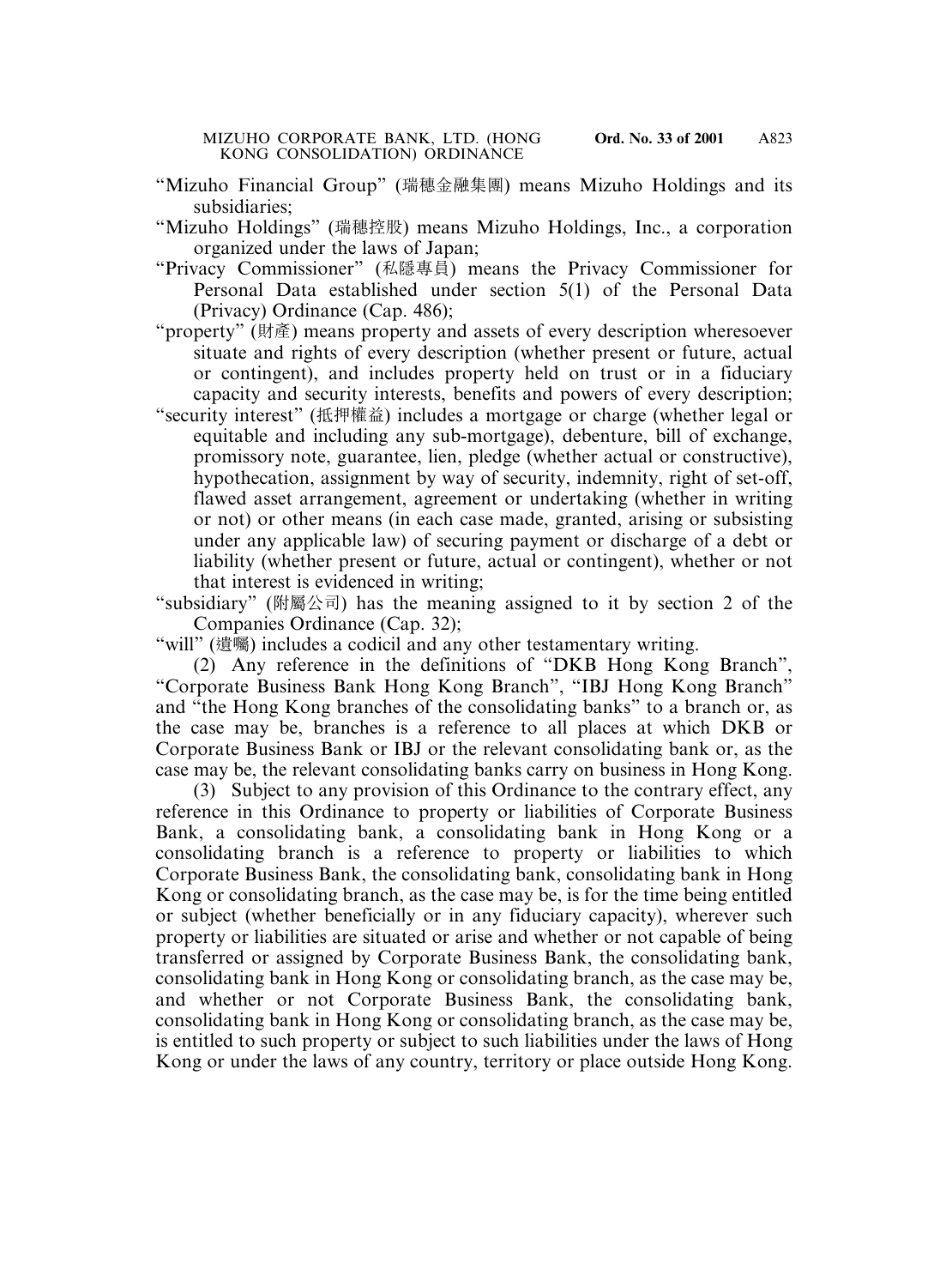(4) Any body politic or corporate and any other person or persons whose rights are affected by any of the provisions of this Ordinance shall be deemed to be mentioned herein.

(5) Subject to any provision of this Ordinance to the contrary effect, any reference in this Ordinance to Corporate Business Bank is a reference to Mizuho Corporate Bank, Ltd. from and after the appointed day.

# **3. Notice of appointed day**

Corporate Business Bank shall give notice in the Gazette of the day expected to be the appointed day save that, in the event that such day proves not to be the appointed day for any reason, Corporate Business Bank shall give notice in the Gazette to that effect and shall again give notice in the Gazette of the next day expected to be the appointed day or, as the case may be, Corporate Business Bank shall give notice in the Gazette of the day which was the appointed day.

### **4. Vesting and recognition of vesting of the consolidating branches**

- (1) On the appointed day—
	- (*a*) DKB Hong Kong Branch shall by virtue of this Ordinance and without further act or deed be transferred to, and vest in, Corporate Business Bank to the intent that Corporate Business Bank shall succeed to DKB Hong Kong Branch as if in all respects Corporate Business Bank were the same person in law as DKB; and
	- (*b*) IBJ Hong Kong Branch shall by virtue of this Ordinance and without further act or deed be and shall be deemed for the purpose of Hong Kong law to be transferred to, and vest in, Corporate Business Bank to the intent that Corporate Business Bank shall succeed to IBJ Hong Kong Branch as if in all respects Corporate Business Bank were the same person in law as IBJ.

(2) In relation to any matter referred to in subsection (1), subsection (1) shall be deemed to have effect for the purposes of Hong Kong law notwithstanding that neither of the consolidating banks is a company incorporated in Hong Kong.

(3) Where the transfer and vesting of any property or liabilities forming part of a consolidating branch is governed otherwise than by the laws of Hong Kong, the consolidating bank in question shall, if Corporate Business Bank so requires, as soon as is practicable after the appointed day, take all necessary steps for the purpose of securing the effective transfer and vesting thereof to and in Corporate Business Bank and, pending such transfer and vesting, shall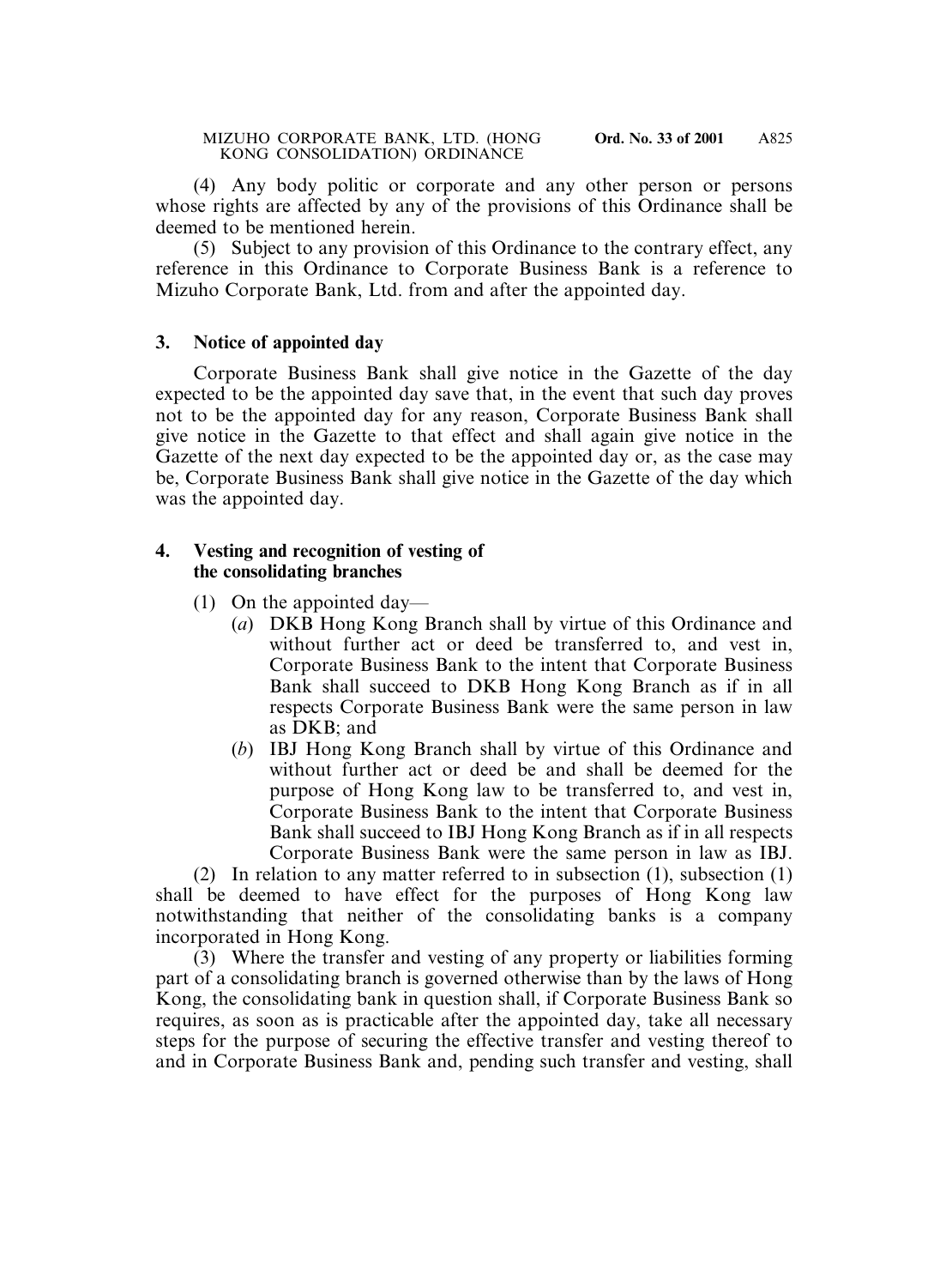(as regards any property governed otherwise than by the laws of Hong Kong) hold such property in trust absolutely for Corporate Business Bank.

### **5. Trust property and wills**

(1) Any property vested or deemed to be vested in Corporate Business Bank by virtue of this Ordinance which immediately before the appointed day was held by a consolidating bank in Hong Kong, whether alone or jointly with any other person, as trustee or custodian trustee of any trust deed, settlement, covenant, agreement or will (whether originally so appointed or not, and whether appointed under hand or seal, or by order of any court or otherwise), or as executor of the will, or administrator of the estate, of a deceased person or as judicial trustee appointed by order of any court, or in any other fiduciary capacity, shall, on and from the appointed day, be held by Corporate Business Bank alone or, as the case may be, jointly with such other person, in the same capacity upon the trusts, and with and subject to the powers, provisions and liabilities, applicable thereto respectively.

(2) Any existing instrument or order of any court under or by virtue of which any property became vested in a consolidating bank in Hong Kong in any such fiduciary capacity as is referred to in subsection (1) (including in the case of a will any grant of probate thereof), and any provision in such instrument or order, or any existing contract or arrangement, for the payment to, or retention by, a consolidating bank in Hong Kong of remuneration for its services in any such fiduciary capacity, shall, on and from the appointed day, be construed and have effect, so far as the context permits, as if for any reference therein to the consolidating bank in Hong Kong other than a reference (however worded and whether express or implied) to terms and conditions of, or to a scale of fees of, the consolidating bank in Hong Kong, there were substituted a reference to Corporate Business Bank provided always that this subsection shall not prevent Corporate Business Bank from varying the remuneration or scale of fees payable in accordance with the terms of the relevant instrument or order.

(3) Any will made before the appointed day which has not been proved in Hong Kong before the appointed day, and any will made on or after the appointed day, being a will which appoints a consolidating bank in Hong Kong to be an executor, trustee or recipient of any property as trustee, shall, on and from the appointed day, be construed and have effect as if for any reference therein to such bank as such executor, trustee or recipient or otherwise in connection with such appointment, not being a reference (however worded and whether express or implied) to terms and conditions of, or to a scale of fees of, such bank, there were substituted a reference to Corporate Business Bank.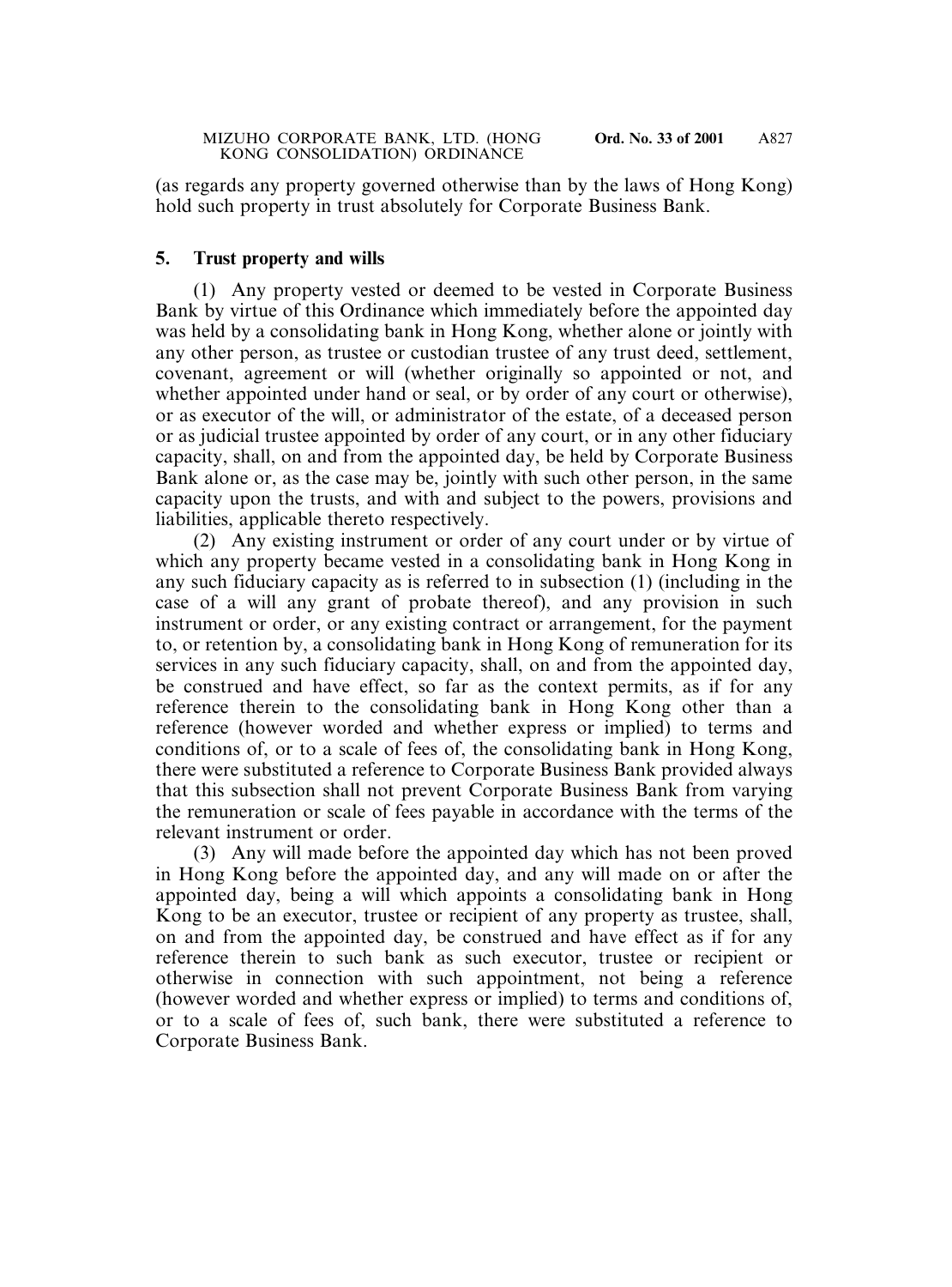(4) No testamentary gift shall be adeemed by reason only of the operation of any of the provisions of this Ordinance.

#### **6. Supplementary provisions**

Without prejudice to the generality of any other provision of this Ordinance but subject to any provision of this Ordinance to the contrary effect, the following provisions of this section shall have effect—

- (*a*) All existing contracts, agreements, insurance policies, options, novations, certificates, awards, land grants, conveyances, deeds, leases, licences, notices, permits, guarantees, documents granting or comprising any security interest, bonds, indemnities, mandates, instructions and other instruments and undertakings entered into by, made with, given to or by or addressed to a consolidating bank in Hong Kong (whether alone or with any other person and whether as principal or agent and whether in writing or not) shall be construed and have effect on and from the appointed day as if—
	- (i) Corporate Business Bank had been a party thereto instead of such consolidating bank in Hong Kong;
	- (ii) for any reference (however worded and whether express or implied) to such consolidating bank in Hong Kong there were substituted, as respects anything falling to be done on or after the appointed day, a reference to Corporate Business Bank;
	- (iii) any reference (however worded and whether express or implied) to the directors or to any director, officer or employee of such consolidating bank in Hong Kong were, as respects anything falling to be done on or after the appointed day, a reference to the directors of Corporate Business Bank or, as the case may require, to such director, officer or employee of Corporate Business Bank as Corporate Business Bank may appoint for that purpose or, in default of appointment, to the director, officer or employee of Corporate Business Bank who corresponds as nearly as may be to the first-mentioned director, officer or employee:

Provided that this paragraph shall not apply to the consolidation agreement or any agreement made or expressed to be made pursuant or supplemental or in implementation thereto or thereof.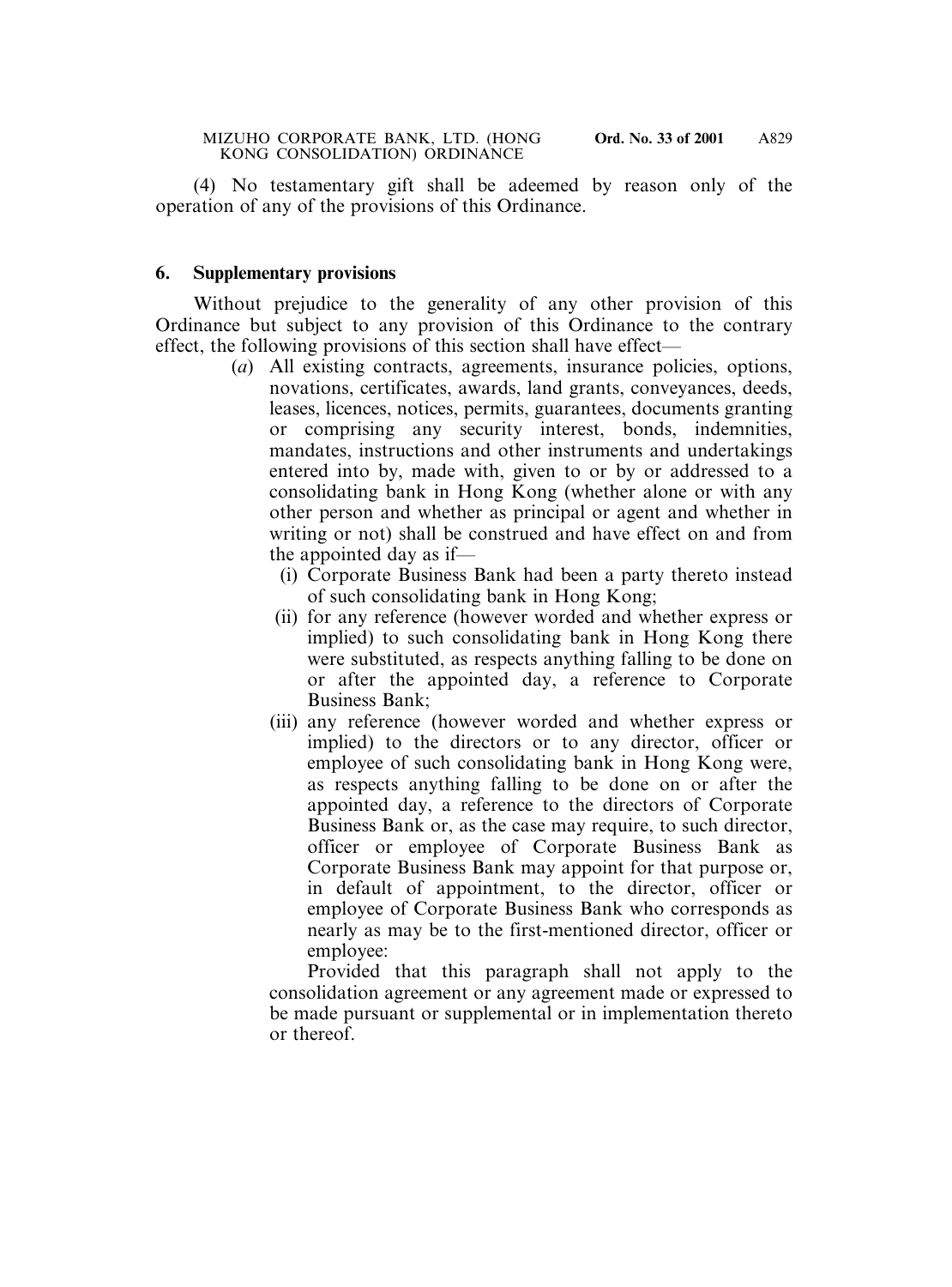- (*b*) Paragraph (*a*)(ii) shall, subject to the provisions of section 17, apply to any statutory provision, to any provision of any existing contract to which a consolidating bank in Hong Kong was not a party and to any provision of any other existing document (not being a contract or a will) as they apply to a contract to which that paragraph applies.
- (*c*) Any account between a consolidating bank in Hong Kong and a customer shall, on the appointed day, be transferred to Corporate Business Bank and become an account between Corporate Business Bank and such customer subject to the same conditions and incidents as theretofore; and each such account shall be deemed for all purposes to be a single continuing account; and any existing contracts, agreements, insurance policies, options, novations, certificates, awards, land grants, conveyances, deeds, leases, licences, notices, permits, guarantees, documents granting or comprising any security interest, bonds, indemnities, mandates, instructions and other instruments and undertakings entered into by, made with, given to or by or addressed to a consolidating bank in Hong Kong (whether alone or with any other person and whether as principal or agent and whether in writing or not), shall be construed and have effect on and from the appointed day as if any reference (however worded and whether express or implied) to such account between such consolidating bank in Hong Kong and a customer there were substituted, as respects anything falling to be done on or after the appointed day, and so far as the context permits, a reference to the continuing account between Corporate Business Bank and such customer:

Provided that nothing in this Ordinance shall affect any right of Corporate Business Bank or of any customer to vary the conditions or incidents subject to which any account is kept.

- (*d*) Any existing instruction, order, direction, mandate, power of attorney, authority, undertaking or consent (whether in writing or not and whether or not in relation to an account) given to or by a consolidating bank in Hong Kong, either alone or jointly with another person, shall apply and have effect on and from the appointed day, as if given to or by Corporate Business Bank or, as the case may be, to or by Corporate Business Bank jointly with such other person.
- (*e*) Any negotiable instrument or order for payment of money drawn on, or given to, or accepted or endorsed by, a consolidating bank in Hong Kong, or payable at any place of business of a consolidating bank in Hong Kong, whether so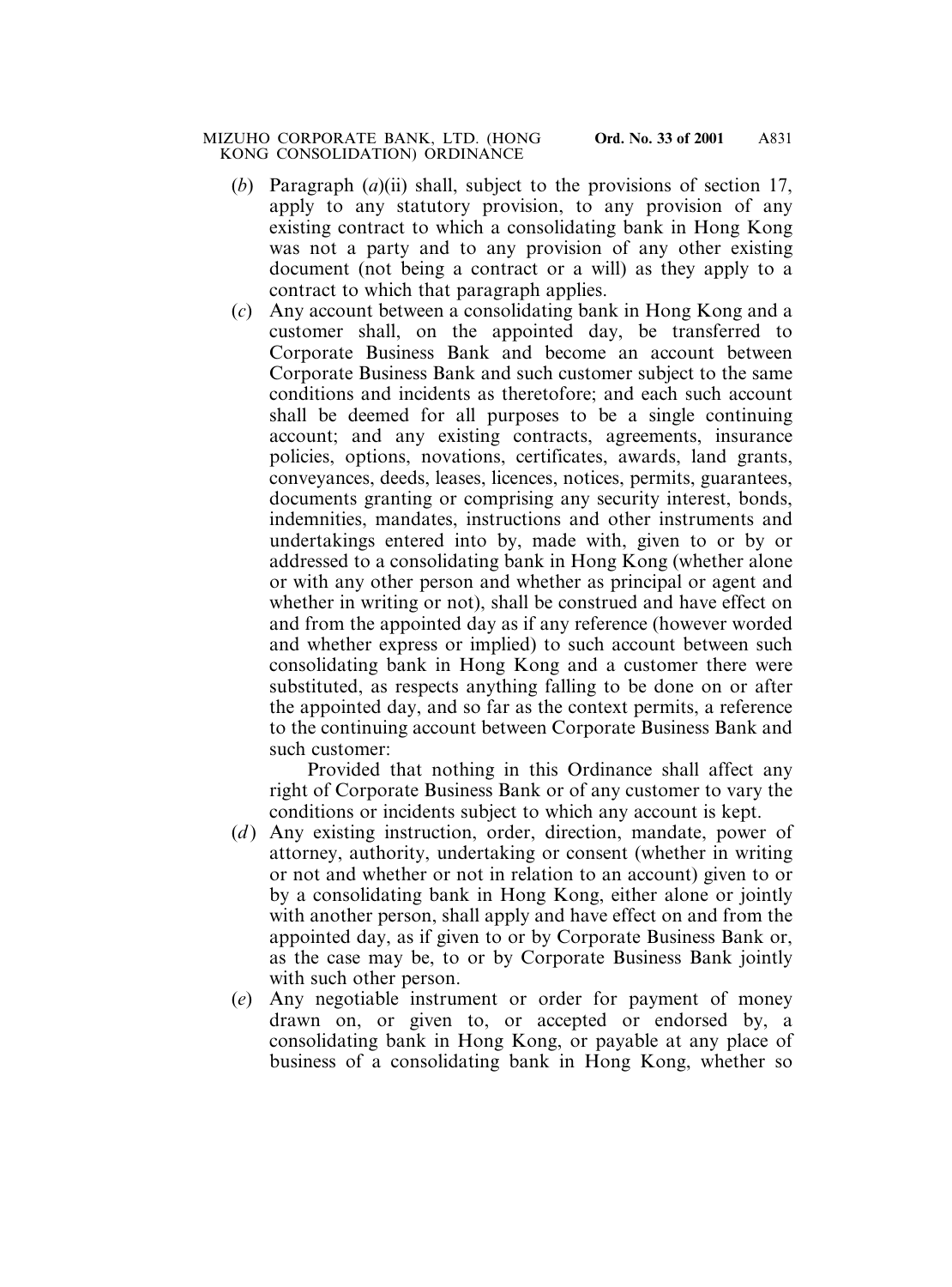drawn, given, accepted or endorsed before, on or after the appointed day, shall have the same effect on and from the appointed day, as if it had been drawn on, or given to, or accepted or endorsed by Corporate Business Bank, or were payable at the same place of business of Corporate Business Bank.

- (*f*) The custody of any document or record, goods or other thing held by a consolidating bank in Hong Kong as bailee shall pass to Corporate Business Bank on the appointed day, and the rights and obligations of the consolidating bank in Hong Kong under any contract of bailment relating to any such document or record, goods or thing shall on that day become rights and obligations of Corporate Business Bank.
- (*g*) (i) Any security interest held immediately before the appointed day by a consolidating bank in Hong Kong, or by a nominee or agent of or trustee for a consolidating bank in Hong Kong, as security for the payment or discharge of any liability shall, on and from the appointed day, be held by, or, as the case may require, by that nominee, agent or trustee for, Corporate Business Bank, and be available to Corporate Business Bank (whether for its own benefit or for the benefit of any other person) as security for the payment or discharge of that liability.
	- (ii) In relation to any security interest vested or deemed to be vested in Corporate Business Bank in accordance with the provisions of this Ordinance and any liability thereby secured, Corporate Business Bank shall be entitled to the rights and priorities and be subject to the obligations and incidents to which the consolidating bank in Hong Kong in question would have been entitled and subject if it had continued to hold the security interest.
	- (iii) Without prejudice to the generality of subparagraph (ii), in any case where any existing liability subsists between a consolidating bank in Hong Kong and Corporate Business Bank or between the consolidating banks in Hong Kong, in respect of which a consolidating bank in Hong Kong or Corporate Business Bank, or a nominee or agent of or trustee for a consolidating bank in Hong Kong or Corporate Business Bank holds a security interest, that liability shall, for the purpose of enforcing or realizing that security interest, be deemed to continue in effect notwithstanding the vesting or deemed vesting of the consolidating branches in Corporate Business Bank.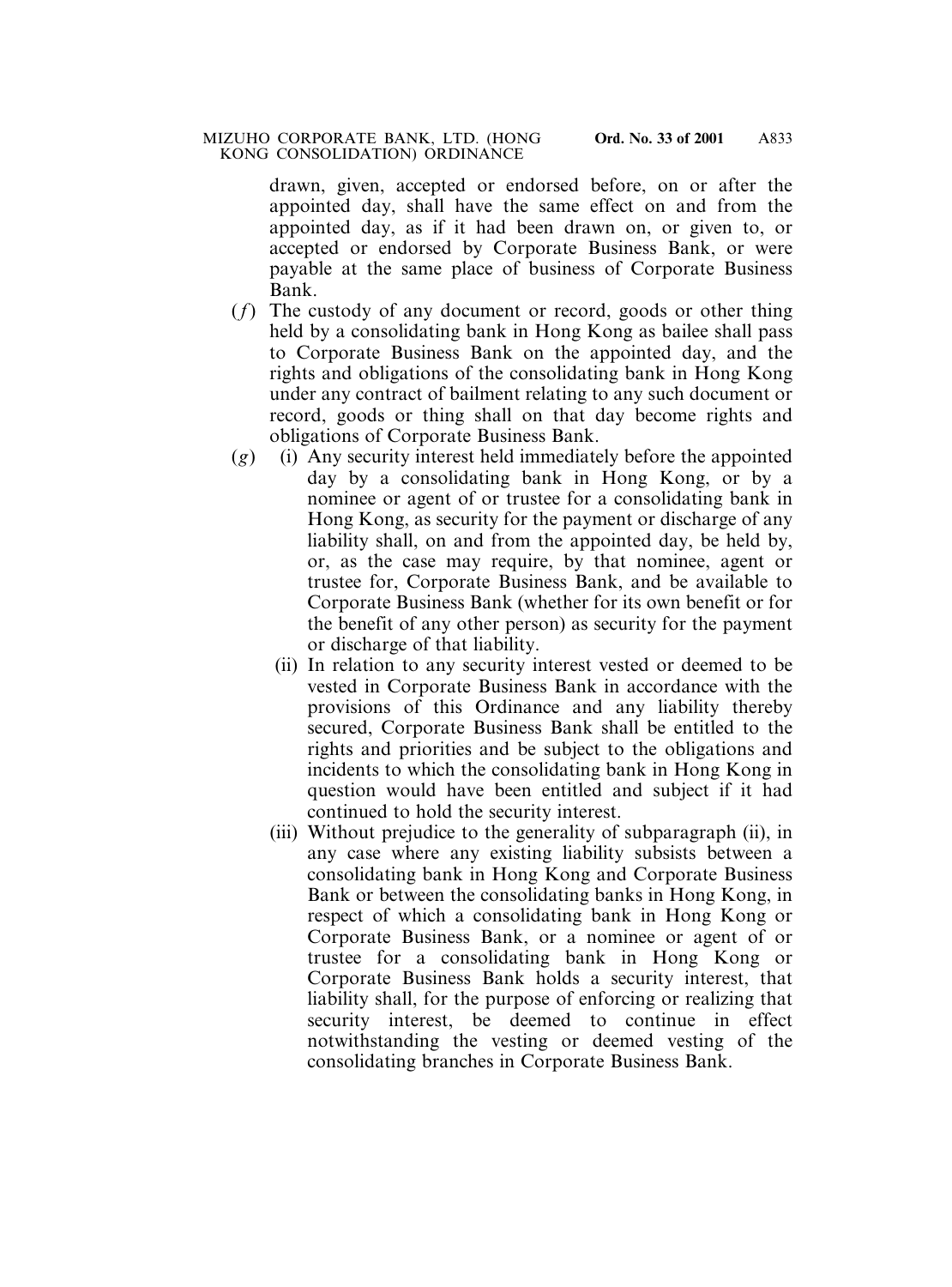- (iv) Any security interest referred to in subparagraph (i), (ii) or (iii) and which extends to future advances or liabilities shall, on and from the appointed day, be available to Corporate Business Bank (whether for its own benefit or for the benefit of any other person) as security for the payment or discharge of future advances and liabilities to the same extent and in the same manner in all respects as future advances by, or liabilities to, a consolidating bank in Hong Kong were secured thereby immediately before that day.
- (v) Notwithstanding subparagraph (i), where immediately before the appointed day any security interest would not be available to Corporate Business Bank as security for the payment or discharge of any liability owing to it, or to any consolidating bank in Hong Kong as security for the payment or discharge of any liability owing to it, such security interest shall not become available to Corporate Business Bank as security for such liability on and from the appointed day by virtue only of this Ordinance, unless—
	- (A) the terms of such security interest expressly provide otherwise;
	- (B) Corporate Business Bank or the relevant consolidating bank obtains the written consent of the person or persons who granted or, if different, the person or persons for the time being liable as security provider under, such security interest; or
	- (C) such security interest arises at general law.
- (vi) Notwithstanding subparagraph (ii), where immediately before the appointed day, Corporate Business Bank would not, in respect of any liability owing to it, be entitled to the rights and priorities in relation to any security interest then in existence, or any consolidating bank in Hong Kong would not, in respect of any liability owing to it, be entitled to the rights and priorities in relation to any security interest then in existence, Corporate Business Bank shall not, in respect of such liability, be entitled to such rights and priorities on and from the appointed day by virtue only of this Ordinance, unless—
	- (A) the terms of such security interest expressly provide otherwise;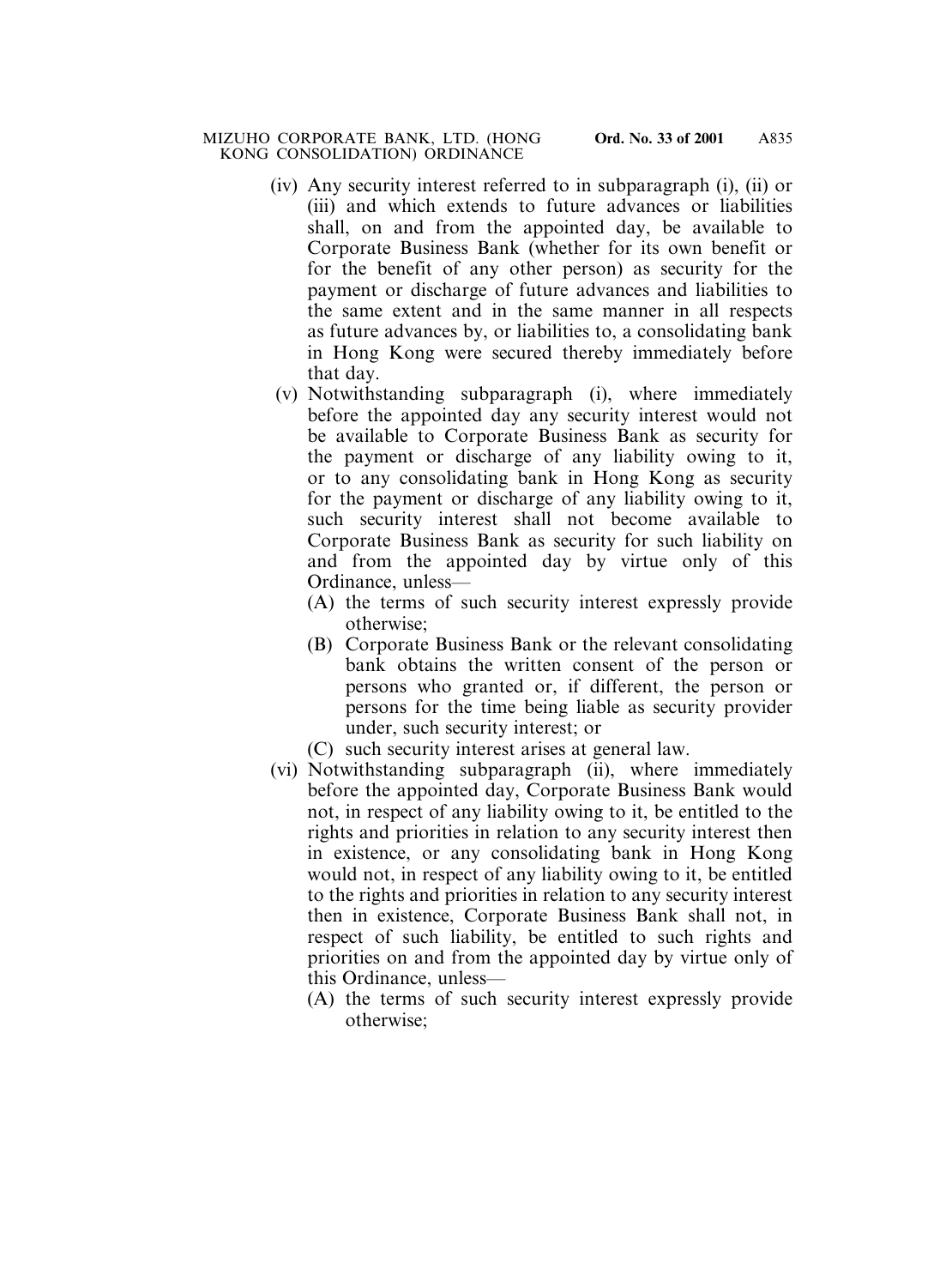- (B) Corporate Business Bank or the relevant consolidating bank obtains the written consent of the person or persons who granted or, if different, the person or persons for the time being liable as security provider under, such security interest; or
- (C) such security interest arises at general law.
- (*h*) (i) Where by virtue of this Ordinance any right or liability of a consolidating bank in Hong Kong is deemed to become a right or liability of Corporate Business Bank, Corporate Business Bank and all other persons shall, on and from the appointed day, have the same rights, powers and remedies (and in particular the same rights and powers as to taking or resisting legal proceedings or making or resisting applications to any authority) for ascertaining, perfecting or enforcing that right or liability as if it had at all times been a right or liability of Corporate Business Bank; and any legal proceedings or application to any authority existing or pending immediately before the appointed day by or against a consolidating bank in Hong Kong may be continued by or against Corporate Business Bank.
	- (ii) Where any right or liability of a consolidating bank in Hong Kong was before the appointed day the subject of arbitral proceedings to which the relevant consolidating bank in Hong Kong was a party, Corporate Business Bank shall on and from the appointed day automatically be substituted for such consolidating bank in Hong Kong as a party to those proceedings, without the need for consent from any other party or from the arbitrator.
- (*i*) Any judgment or award obtained by or against a consolidating bank in Hong Kong and not fully satisfied before the appointed day shall from that day, to the extent to which it is or was immediately before the appointed day enforceable by or against such consolidating bank in Hong Kong, become enforceable by or against Corporate Business Bank.
- ( *j*) Any court order which applies to a consolidating bank in Hong Kong shall from the appointed day apply to Corporate Business Bank instead of to such consolidating bank in Hong Kong.
- (*k*) Nothing in this Ordinance shall terminate or prejudicially affect the appointment, authority, rights or powers of any receiver or of any receiver and manager appointed by a consolidating bank in Hong Kong, whether alone or with others, before the appointed day.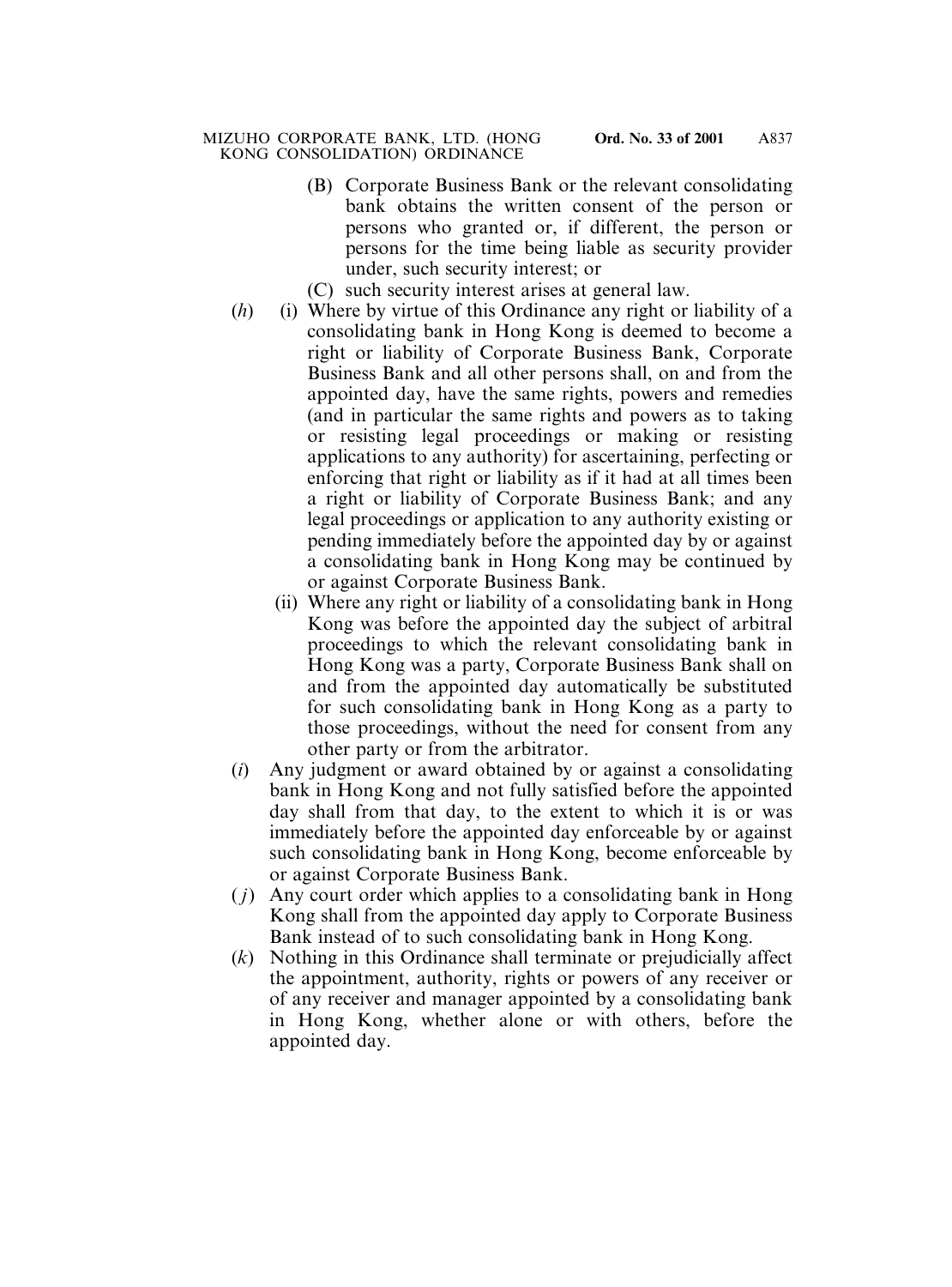(*l*) The Privacy Commissioner may, on and from the appointed day, exercise in respect of Corporate Business Bank any power under the Personal Data (Privacy) Ordinance (Cap. 486) which he could have immediately before the appointed day exercised in respect of a consolidating bank in Hong Kong in respect of a breach or alleged breach by the consolidating bank in Hong Kong of that Ordinance or the data protection principles; but the transfer to, and vesting or deemed vesting in, Corporate Business Bank by this Ordinance of the consolidating branches, and any disclosure to Corporate Business Bank of any information in contemplation or as a result thereof, shall not amount to a breach of any duty of confidentiality to which a consolidating bank in Hong Kong is subject immediately before the appointed day or to a contravention by Corporate Business Bank or a consolidating bank in Hong Kong of the Personal Data (Privacy) Ordinance (Cap. 486) or the data protection principles.

## **7. Contracts of employment**

(1) Section 6(*a*) shall apply to a contract for the employment of any person by a consolidating bank in Hong Kong and employment with a consolidating bank in Hong Kong and Corporate Business Bank under any such contract shall be deemed for all purposes to be a single continuing employment.

(2) No director or auditor of a consolidating bank shall by virtue only of this Ordinance become a director or auditor, as the case may be, of Corporate Business Bank.

### **8. Pensions, provident funds and gratuity benefits**

(1) The deeds and rules constituting or relating to the pension fund schemes and the provident fund schemes established in Hong Kong in respect of the employees of the consolidating banks in Hong Kong and the gratuity benefits payable by the consolidating banks in Hong Kong shall, on and from the appointed day, be construed and have effect, so far as the context permits, as if for any reference therein to the consolidating banks in Hong Kong there were substituted a reference to Corporate Business Bank.

(2) No officer or employee of a consolidating bank in Hong Kong who becomes or is deemed to become an officer or employee of Corporate Business Bank by virtue of this Ordinance shall, by virtue only of this Ordinance, be entitled to participate in any pension fund schemes or provident fund schemes of or gratuity benefits payable by Corporate Business Bank, and no existing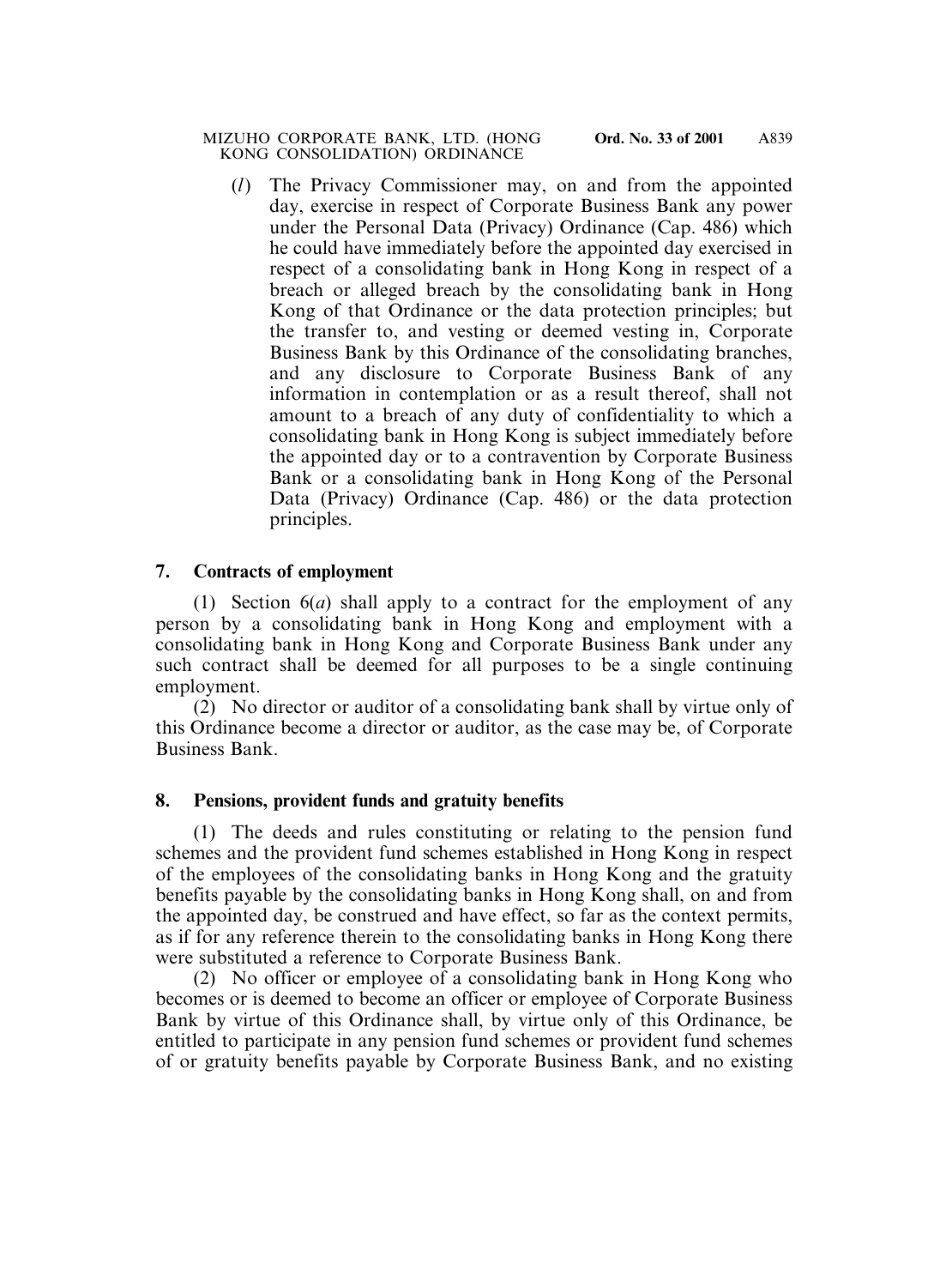officer or employee of Corporate Business Bank shall, by virtue only of this Ordinance, be entitled to participate in any pension fund schemes or provident fund schemes established in Hong Kong in respect of the employees of the consolidating banks in Hong Kong or any gratuity benefits payable by the consolidating banks in Hong Kong.

## **9. Waiver of prohibition of merger**

(1) Any provision contained in any contract or document to which any of the consolidating banks or Corporate Business Bank or any of their respective subsidiaries is a party and which prohibits or has the effect of prohibiting the transactions referred to in this Ordinance, including but not limited to the transfer and vesting or deemed transfer and vesting of the consolidating branches in Corporate Business Bank shall be deemed by this Ordinance to have been waived.

(2) Any provision contained in any contract or document to the effect that a breach of contract or a default shall occur or be deemed to occur as a result of the transactions referred to in this Ordinance, including but not limited to the transfer and vesting or deemed transfer and vesting of the consolidating branches in Corporate Business Bank, and to which any of the consolidating banks or Corporate Business Bank or any of their respective subsidiaries is a party shall be deemed by this Ordinance to have been waived.

# **10. Evidence: books and documents**

(1) All books and other documents which would, before the appointed day, have been evidence in respect of any matter for or against a consolidating bank in Hong Kong shall be admissible in evidence in respect of the same matter for or against Corporate Business Bank from and after the appointed day.

(2) In this section, "documents"  $(\overrightarrow{\chi}$  ( $\overrightarrow{\chi}$ ) has the same meaning as in section 46 of the Evidence Ordinance (Cap. 8).

# **11. Part III of Evidence Ordinance (Cap. 8)**

(1) On and from the appointed day, Part III of the Evidence Ordinance (Cap. 8) shall apply to the banker's records of the consolidating banks in Hong Kong vested or deemed to be vested in Corporate Business Bank by virtue of this Ordinance, and to entries made in those records before the appointed day, as if such records were the records of Corporate Business Bank.

(2) For the purposes of section 20 of the Evidence Ordinance (Cap. 8), banker's records which are deemed to have become the banker's records of Corporate Business Bank by virtue of this Ordinance shall be deemed to have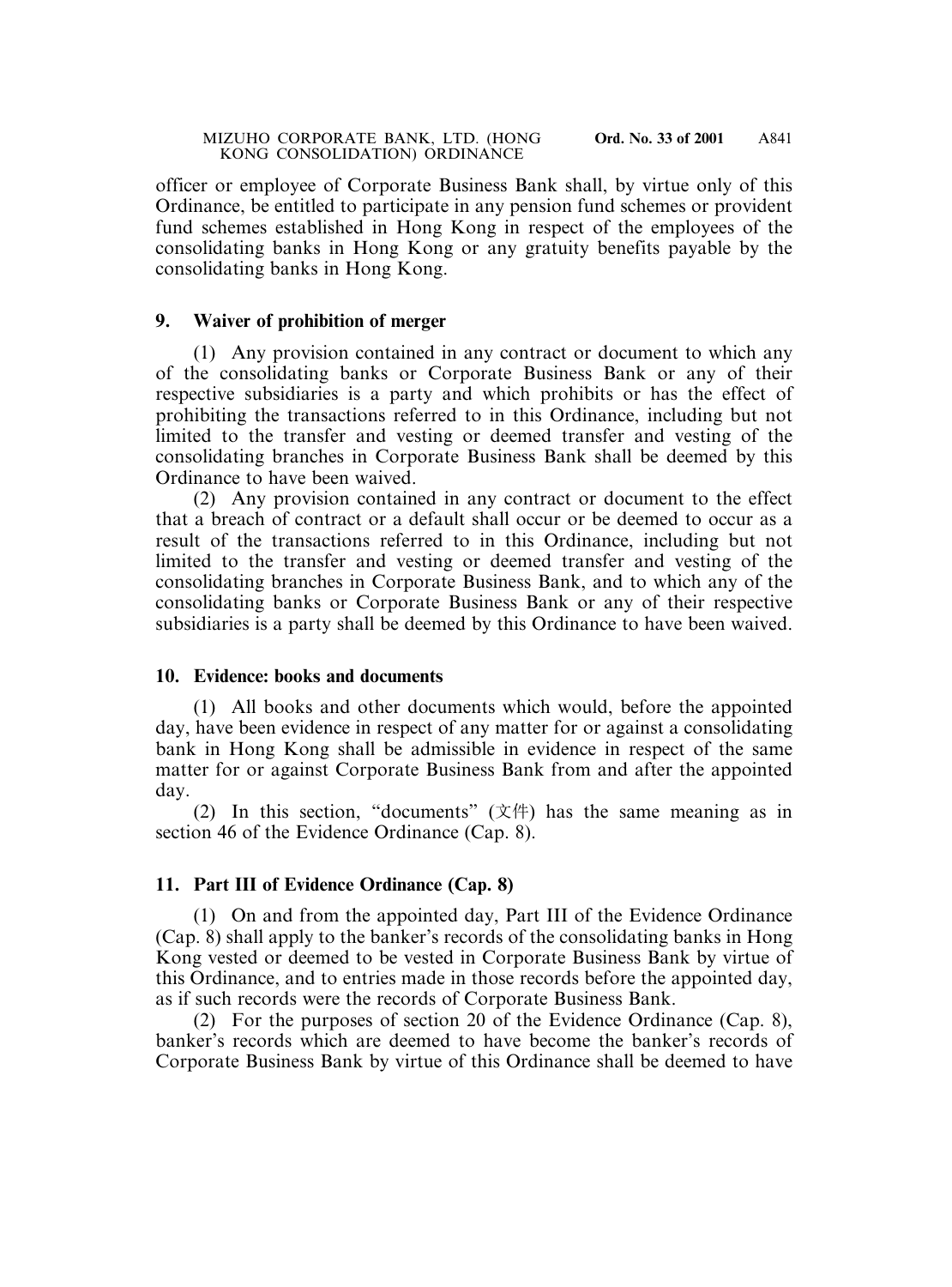been the ordinary banker's records of Corporate Business Bank at the time of the making of any entry therein which purports to have been made before the appointed day, and any such entry shall be deemed to have been made in the usual and ordinary course of business.

(3) For the purposes of sections 40 and 41 of the Evidence Ordinance (Cap. 8), documents previously in the custody or control of the consolidating banks in Hong Kong shall by virtue of this Ordinance be deemed to be documents previously in the custody or control of Corporate Business Bank.

(4) In this section, "banker's records" (銀行紀錄) shall be construed in accordance with section 2 of the Evidence Ordinance (Cap. 8).

### **12. Evidence of vesting**

(1) The production of a Government Printer's copy of this Ordinance shall, for all purposes, be conclusive evidence of the vesting or deemed vesting of the consolidating branches in Corporate Business Bank in accordance with the provisions of this Ordinance.

- (2) Without prejudice to the generality of subsection  $(1)$ 
	- (*a*) a Government Printer's copy of this Ordinance, together with such evidence of publication of notice of the appointed day shall, in relation to any registered securities transferred to, and vested or deemed to be vested in, Corporate Business Bank by virtue of this Ordinance, operate for all purposes as a duly executed instrument of transfer in respect of the transfer of such registered securities from the consolidating banks in Hong Kong to Corporate Business Bank;
	- (*b*) any deed or other document made or executed on or after the appointed day, whereby Corporate Business Bank or a consolidating bank in Hong Kong, whether alone or jointly with any other person, conveys or transfers, or purports to convey or transfer, to any person (whether for consideration or not), or applies to be registered as the holder or proprietor of, any property held by a consolidating bank in Hong Kong immediately before the appointed day, whether alone or jointly with any other person, shall be sufficient evidence that the interest of the consolidating banks in Hong Kong in that property is vested or deemed to be vested in Corporate Business Bank under this Ordinance;
	- (*c*) where there is any other transaction or purported transaction by Corporate Business Bank or a consolidating bank in Hong Kong on or after the appointed day in connection with, or in relation to, any property or liabilities which are property or liabilities of the consolidating banks in Hong Kong immediately before that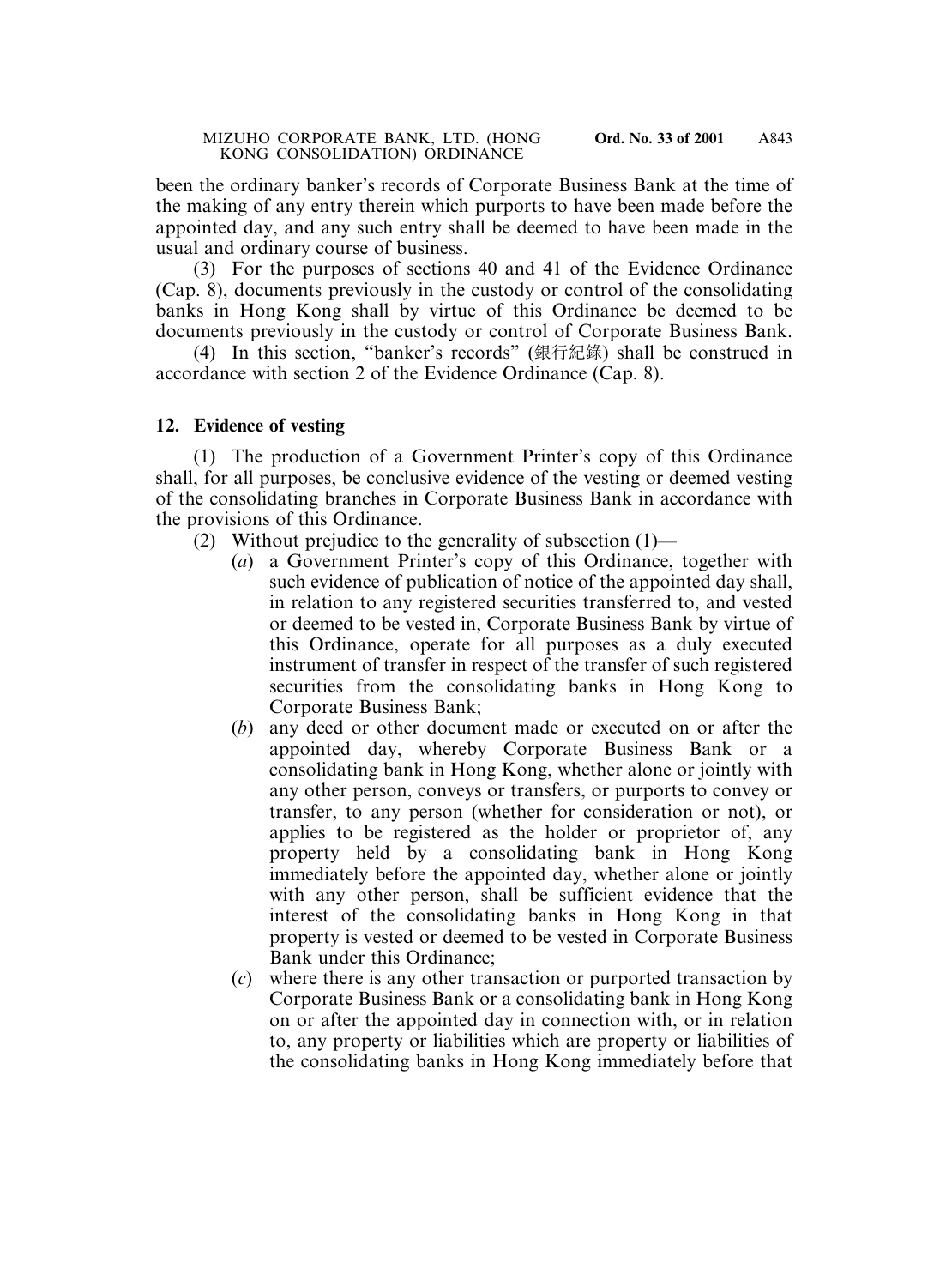day, it shall be deemed in favour of any other party to the transaction, or any person claiming through or under him, that Corporate Business Bank has full power and authority for that transaction as if the property or liabilities were vested or deemed to be vested in it under this Ordinance;

- (*d* ) a certificate given by or on behalf of Corporate Business Bank at any time on or after the appointed day, that any property or liabilities specified in the certificate (which property or liabilities immediately before the appointed day are property or liabilities of a consolidating bank in Hong Kong) is or are or, as the case may be, is or are not at the date so specified vested or deemed to be vested in Corporate Business Bank under this Ordinance, shall be conclusive evidence for all purposes of the fact so certified;
- (*e*) nothing in paragraphs (*c*) and (*d* ) shall affect the liability of Corporate Business Bank and the consolidating banks in Hong Kong to each other in respect of anything done, or purporting to have been done, by any of them in connection with, or in relation to, any property or liabilities; and
- (*f*) in this subsection—
	- "convey" (轉易) includes mortgage, charge, lease, assent, vest by way of vesting declaration or vesting instrument, disclaim, release or otherwise assure;
	- "registered securities" (註冊證券 ) means shares, stocks, debentures, loans, bonds, units of a unit trust scheme or other shares of the investments subject to the trusts of such a scheme, and other securities of any description which are transferable and the holders of which are entered in a register (whether maintained in Hong Kong or not).

(3) Corporate Business Bank shall register or cause to be registered in the Land Registry a Government Printer's copy of this Ordinance in respect of the vesting or deemed vesting in Corporate Business Bank of the relevant property of the consolidating banks in Hong Kong.

(4) Nothing in this section applies to any property falling within section 4(3).

# **13. Interests in land**

(1) The vesting and deemed vesting in Corporate Business Bank of an interest in land by virtue of this Ordinance shall not—

(*a*) constitute an acquisition, disposal, assignment, transfer or parting with possession of that interest for the purposes of section 53(4)(*a*) or (7)(*a*), 119E(2) or 119H(1)(*a*) of the Landlord and Tenant (Consolidation) Ordinance (Cap. 7); or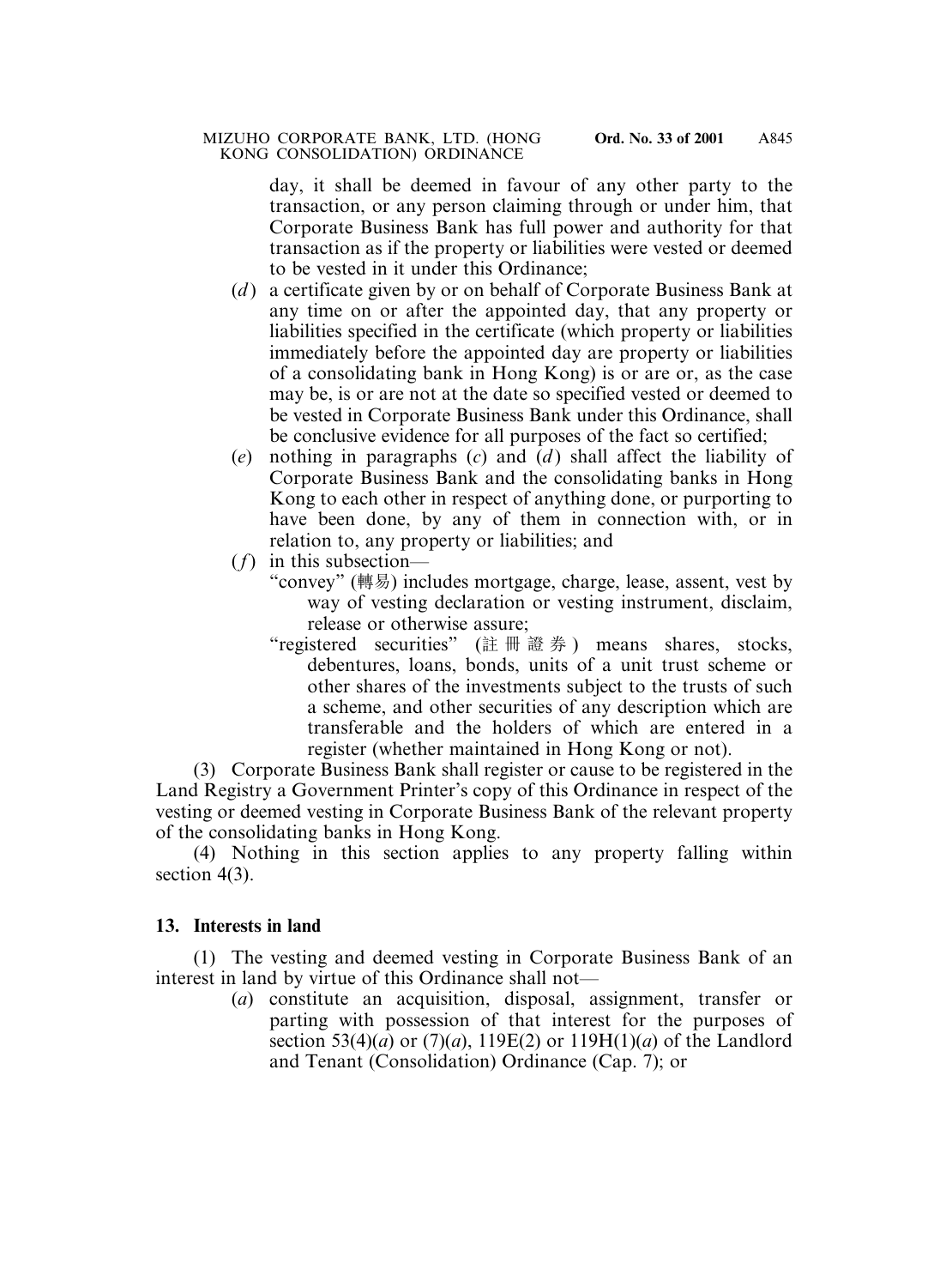- (*b*) constitute an assignment or underlease of, or an agreement to assign or underlet, that interest for the purposes of section 6(1)(*b*) of the Landlord and Tenant (Consolidation) Ordinance (Cap. 7); or
- (*c*) constitute an assignment, transfer, devolution, parting with possession, dealing with or other disposition of that interest for the purposes of any provision contained in any instrument concerning or affecting that interest; or
- (*d*) operate as a breach of covenant or condition against alienation; or
- (*e*) give rise to any forfeiture, damages or other right of action; or
- (*f*) invalidate or discharge any contract or security interest; or
- (*g*) operate so as to merge any leasehold interest in the reversion expectant on it; or
- (*h*) extinguish, affect, vary, diminish or postpone any priority of that interest, whether under the Land Registration Ordinance (Cap. 128), at law or in equity.

(2) All existing registration of any interest in land in the name of a consolidating bank in Hong Kong (whether alone or with any other person) shall be construed and have effect on and from the appointed day as if Corporate Business Bank had been entered on the land register instead of such consolidating bank.

# **14. Completion and deduction of title of property**

To enable Corporate Business Bank to complete title, if thought fit, to any property transferred to it or vested or deemed to be vested in it by virtue of this Ordinance by notice of title, deed, instrument or otherwise, or to deduce title, this Ordinance shall be deemed to be, and may be used as, an assignment or assignation, conveyance, transfer or, as the case may be, general disposition of such property in favour of Corporate Business Bank.

## **15. Accounting treatment of Corporate Business Bank and the consolidating banks in Hong Kong**

(1) On and from the appointed day, by virtue of this Ordinance and notwithstanding the provisions of any other Ordinance, the balance sheets and profit and loss accounts of the consolidating banks in Hong Kong and Corporate Business Bank for the financial year of each of the consolidating banks and Corporate Business Bank in which the appointed day falls shall be prepared in all respects as if the consolidating branches had vested or been deemed to have vested in Corporate Business Bank pursuant to section 4 on the first day of such financial year.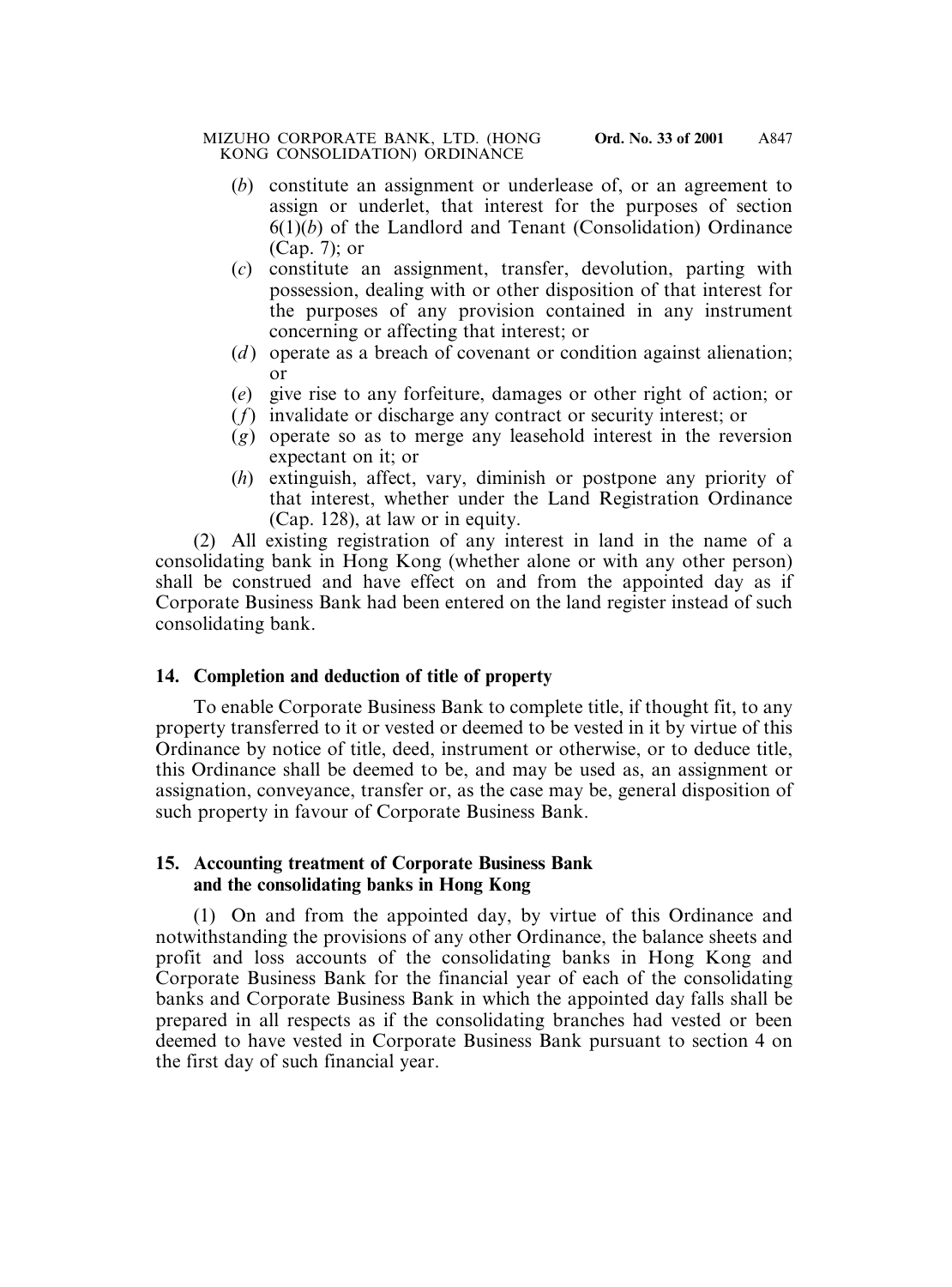(2) Without prejudice to the generality of subsection (1), any profits or losses of the consolidating banks in Hong Kong earned or incurred after the beginning of the financial year of the consolidating banks in Hong Kong in which the appointed day shall occur, shall on and from the appointed day, by virtue of this Ordinance, be treated for all purposes as profits or, as the case may be, losses, of Corporate Business Bank.

### **16. Taxation and revenue matters**

(1) For the purposes of the Inland Revenue Ordinance (Cap. 112), on and from the appointed day Corporate Business Bank shall be treated as if it were the continuation of and the same person in law as the consolidating banks in Hong Kong.

- (2) Accordingly (and without affecting the generality of subsection  $(1)$ )—
	- (*a*) a vesting or deemed vesting in Corporate Business Bank of any property or liabilities by virtue of this Ordinance does not constitute a sale or other disposal of or a change in the nature of that property or the liability for any purpose under the Inland Revenue Ordinance (Cap. 112);
	- (*b*) the aggregate amount of any losses sustained by the consolidating banks in Hong Kong which are capable of but have not been carried forward and set off against assessable profits of the consolidating banks in Hong Kong for the purposes of section 19C of the Inland Revenue Ordinance (Cap. 112) as at the end of the last complete financial year of the consolidating banks in Hong Kong are deemed to be losses of Corporate Business Bank and, accordingly, available for set off against the assessable profits of Corporate Business Bank (or Corporate Business Bank's share of assessable profits of a partnership in which it is a partner) for the purposes of that Ordinance.

(3) The profits or losses of the consolidating banks in Hong Kong treated as profits or losses of Corporate Business Bank in accordance with section 15(2)—

- (*a*) shall not be taken into account for the purpose of computing the profits or losses of the consolidating banks in Hong Kong which are chargeable to tax under Part IV of the Inland Revenue Ordinance (Cap. 112) for any year of assessment; and
- (*b*) shall be taken into account for the purpose of computing the profits or losses of Corporate Business Bank which are chargeable to tax under Part IV of the Inland Revenue Ordinance (Cap. 112) for the year of assessment the basis period for which includes the appointed day.